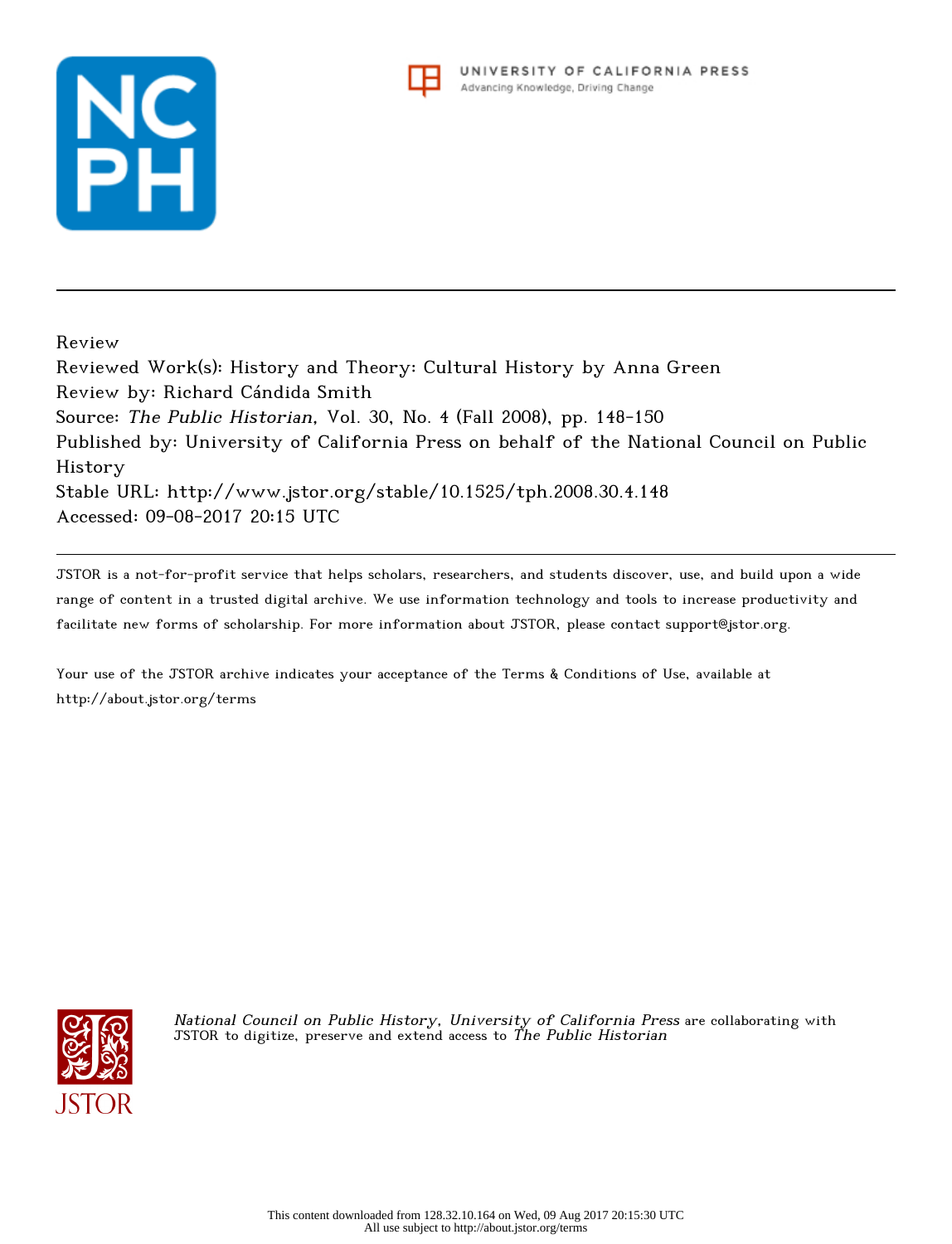## 148 **• THE PUBLIC HISTORIAN**

or entirely inappropriate. Bibliographies that offer diversity of perspectives can foster inquiry into the complexity of multiple pasts and contribute to sustainable appreciation of extant and ruined churches dating to the colonial period, as contemporary sacred places, architectural monuments, and sites of memory and history.

Throughout *Sanctuaries*, Giffords gracefully renders a wealth of terminology accessible through the use of concise explanations and several hundred visually compelling black and white photographs and drawings. For heritage tourists in particular, her lively attention to vocabulary provides a tool kit that can inspire appreciation of art and architecture within and beyond the geography of focus. Although terminology customarily employed to label architectural and artistic materials, tools, components, processes, and motifs may sound like bitter medicine for the general public, Giffords engagingly weaves this critical information throughout the text in such a way that utility of the language is apparent, gently sprinkling it throughout the pages as seasonings weighed and measured to inspire intellectual hunger rather than satiation.

Although echoes of Spanish voices and perspectives resonate throughout the chapters, Indigenous American perspectives are less audible. The book offers doors that open onto multilayered pasts and unique social contexts, enabling readers to see what is present and to listen for that which also whispers hidden, subtle, and perhaps not far beneath surfaces of lime and mortar.

Ann Buckun

University of Texas at Austin

*History andTheory: Cultural History* by Anna Green. New York: Palgrave Macmillan, 2008; 160 pp.; paperbound, \$23.95

Anna Green, who teaches public history and oral history at the University of Exeter, has tackled the topic of "cultural history" for the Palgrave Macmillan series "Theory and History." Her book surveys the field from the midnineteenth century to the present with readable, concise, reasonably accurate, and surprisingly balanced syntheses of complicated, tendentious academic debates about culture, identity, subjectivity, language, and representations of public memory that fit into a mere 121 pages. Given the impossibility of encyclopedic coverage, Green has omitted many important topics and figures, while giving short shrift to others. Nonetheless, the author has succeeded in conveying her personal interpretation of cultural history as a fieldwhose scholars have striven to understand the connections linking public acts with private feeling.

Public historians are likely to find this volume the most useful *brief* introduction to recent cultural studies theory available since the concluding two chapters focus directly on oral history and collective memory. Green's discussion focuses on new theoretical perspectives that emerged in the 1970s and 1980s as interviewers tried to make sense of firsthand accounts of war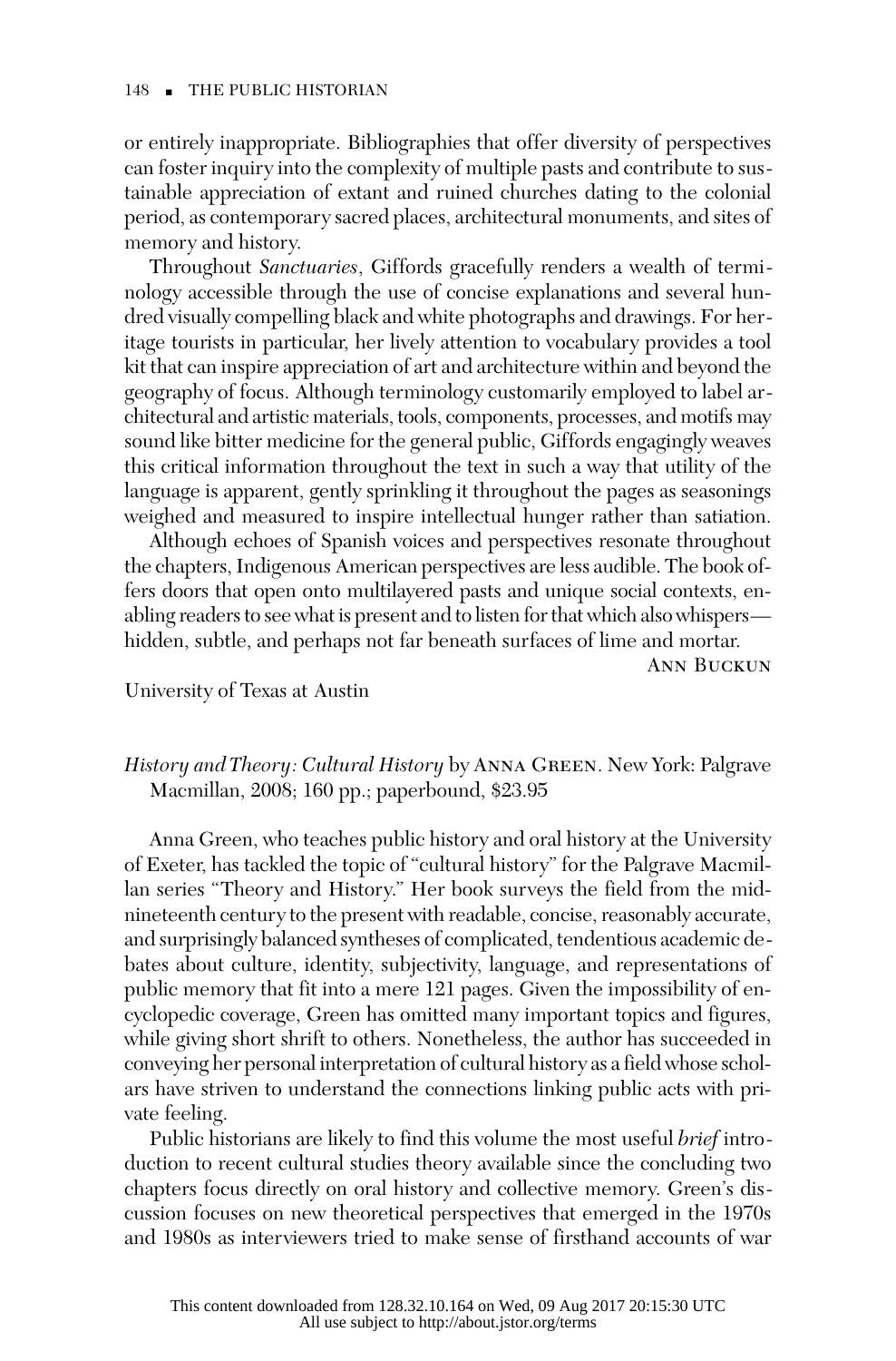and public disaster and as museum staff worked to provide more nuanced presentations of how major historical events affected a broader variety of people. The two-page discussion of Luisa Passerini's groundbreakingwork onworkingclass recollections of fascism succeeds in conveying why this work was so exciting when it appeared and galvanized an effort to develop a more sophisticated, theoretical approach to collecting and interpreting oral interviews. Her discussions of the Vietnam War Memorial and of efforts to document the Holocaust effectively sketch the major debates these projects provoked. Considerable information is packed into very few pages, and the discussions, if provocative, cannot be thorough. To focus on the presentation on oral history, while Green cites a number of contemporary scholars working in the field, she ignores altogether the work of Paul Thompson, whose path-breaking work *The Edwardians* transformed not only oral history but the historiography of everyday life in early twentieth-century Britain. Similarly, the work of Lutz Niethammer, Alexander von Plato, and Detlev Peukert on the popular experience of Nazi Germany has disappeared, as has important work on life in the U.S. South during the Jim Crow and Civil Rights eras.

The omissions may well be compensated by four preceding chapters that ground contemporary issues in oral history and public history in the development of hermeneutics, *mentalités*, Marxist theories on the role of culture in reproducing hierarchies of power, and theories of language and discourse— 150 years of scholarship theorizing the cultural frameworks most critical for the shaping of experience,whether understand individually or collectively. The chapters present summaries of the central achievements and ideas of Jacob Burckhardt, Wilhelm Dilthey, the Annales school, Sigmund Freud, Antonio Gramsci, Raymond Williams, E. P. Thompson, Clifford Geertz, Fernand de Saussure, Michel Foucault, and a half dozen other thinkers whose work has been particularly influential on understanding the historical development of "culture." Green distinguishes between different approaches to understanding "culture," but she herself is clear that she prefers a definition privileging collective mental frameworks. The summaries Green provides of a wide variety of work must by necessity oversimplify topics that are inherently complicated and contradictory, endowing her subjects with a coherence the writers she addresses could themselves never achieve, but the author has done an excellent job in what for anyone as well versed in her topics as she would view as ultimately a thankless task. Those who are well versed in cultural history do not need what the book offers, while those who come to the subject fresh will still need to read much, much more deeply before the theories presented make sense. Nor will they know what is missing.

The absence of the Frankfurt School and of Walter Benjamin was a surprise to this reviewer, who also missed any reference to Hannah Arendt, whose argument that imperialism in liberal England, France, and the United States provided the ultimate foundation for fascism has yet to be surpassed for theoretical daring. Given her limited space allotment, Green spends far too much time discussing recent psychological work on memory and cognition. She goes